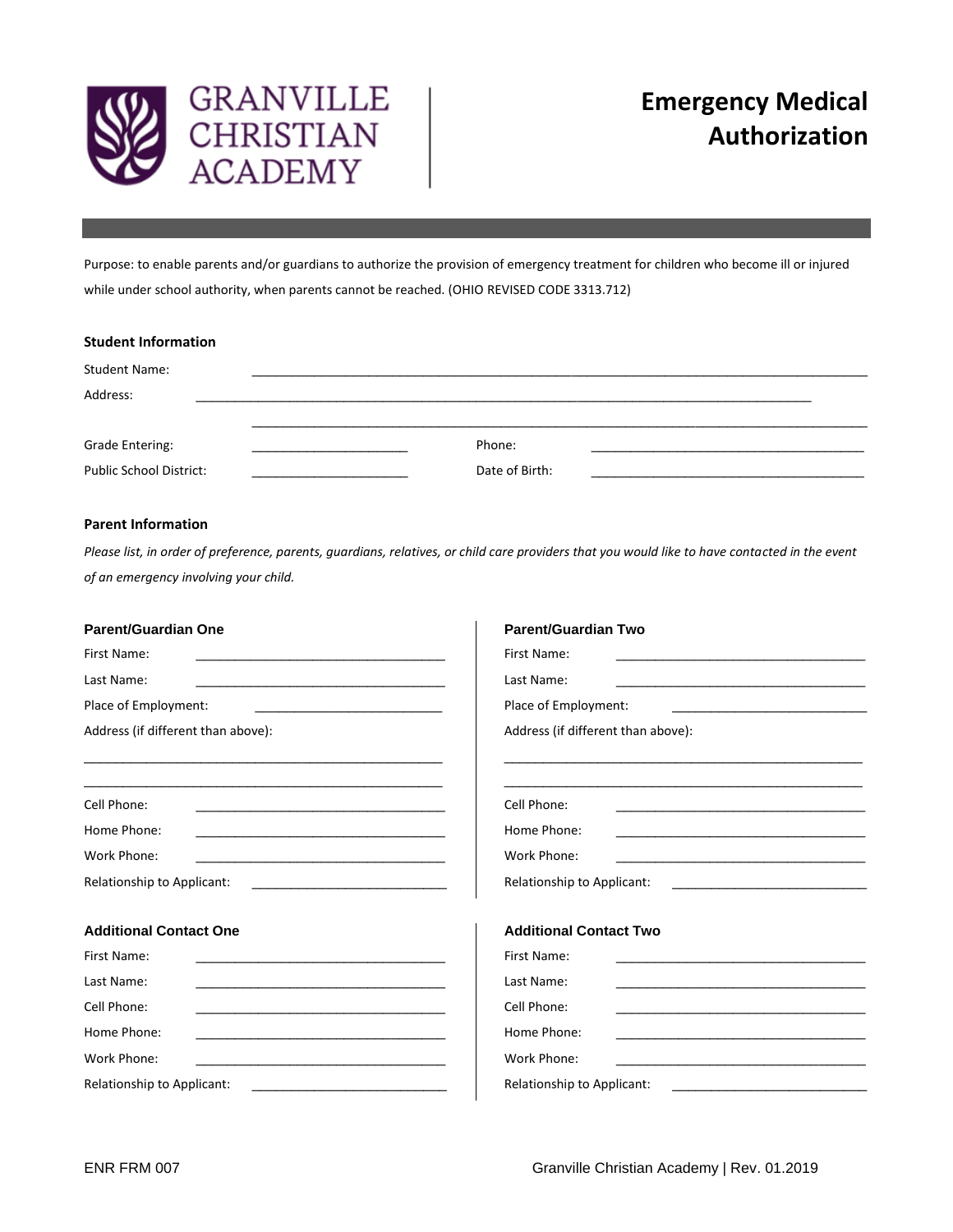### Parent/Guardian email to be used for school notification:

## PART ONE OR TWO BELOW MUST BE COMPLETE

\_\_\_\_\_\_\_\_\_\_\_\_\_\_\_\_\_\_\_\_\_\_\_\_\_\_\_\_\_\_\_\_\_\_\_\_\_\_\_\_\_\_\_\_\_\_\_\_\_\_\_\_\_\_\_\_\_\_\_\_\_\_\_\_\_\_\_\_\_\_\_ \_\_\_\_\_\_\_\_\_\_\_\_\_\_\_\_\_\_\_\_\_\_\_\_\_\_\_\_\_\_\_\_\_\_\_\_\_\_\_\_\_\_\_\_\_\_\_\_\_\_\_\_\_\_\_\_\_\_\_\_\_\_\_\_\_\_\_\_\_\_\_

#### **Part One (Refusal to Consent)**

I DO NOT give my consent for emergency medical treatment of my child. In the event of illness or injury requiring emergency treatment, I wish the school authorities to take the following action:

| Parent/Guardian Signature: | Date: |
|----------------------------|-------|
|----------------------------|-------|

### **Part Two (To Grant Consent)**

I hereby GIVE consent for the following medical care providers and local hospital to be called:

| Doctor:                    | Phone: |  |
|----------------------------|--------|--|
| Dentist:                   | Phone: |  |
| <b>Medical Specialist:</b> | Phone: |  |
| Local Hospital:            | Phone: |  |

\_\_\_\_\_\_\_\_\_\_\_\_\_\_\_\_\_\_\_\_\_\_\_\_\_\_\_\_\_ \_\_\_\_\_\_\_\_\_\_\_\_

In the event reasonable attempts to contact me have been unsuccessful, I hereby give my consent for (1) the administration of any treatment deemed necessary by above named doctor, or in the event the designated preferred practitioner is not available, by another licensed physician or dentist; and (2) the transfer of the child to any hospital reasonably accessible. This authorization does not cover major surgery unless the medical opinions of two other licensed physicians or dentists, concurring in the necessity for such surgery, are obtained prior to the performance of such surgery. Facts concerning the child's medical history including allergies, medications being taken, past medical history, and any physical impairments to which a physician should be alerted:

\_\_\_\_\_\_\_\_\_\_\_\_\_\_\_\_\_\_\_\_\_\_\_\_\_\_\_\_\_\_\_\_\_\_\_\_\_\_\_\_\_\_\_\_\_\_\_\_\_\_\_\_\_\_\_\_\_\_\_\_\_\_\_\_\_\_\_\_\_\_\_

\_\_\_\_\_\_\_\_\_\_\_\_\_\_\_\_\_\_\_\_\_\_\_\_\_\_\_\_\_\_\_\_\_\_\_\_\_\_\_\_\_\_\_\_\_\_\_\_\_\_\_\_\_\_\_\_\_\_\_\_\_\_\_\_\_\_\_\_\_\_\_

Parent/Guardian Signature: Date: Date: Date: Date: Date: Date: Date: Date: Date: Date: Date: Date: Date: Date: Date: Date: Date: Date: Date: Date: Date: Date: Date: Date: Date: Date: Date: Date: Date: Date: Date: Date: Dat

Return completed form to: Granville Christian Academy: Attention Enrollment Director 1820 Newark Granville Road Granville, Ohio 43023

 $\overline{\phantom{a}}$  , and the contract of the contract of the contract of the contract of the contract of the contract of the contract of the contract of the contract of the contract of the contract of the contract of the contrac

## 2 | PARTNERING WITH PARENTS TO PREPARE SERVANT LEADERS FOR CHRIST